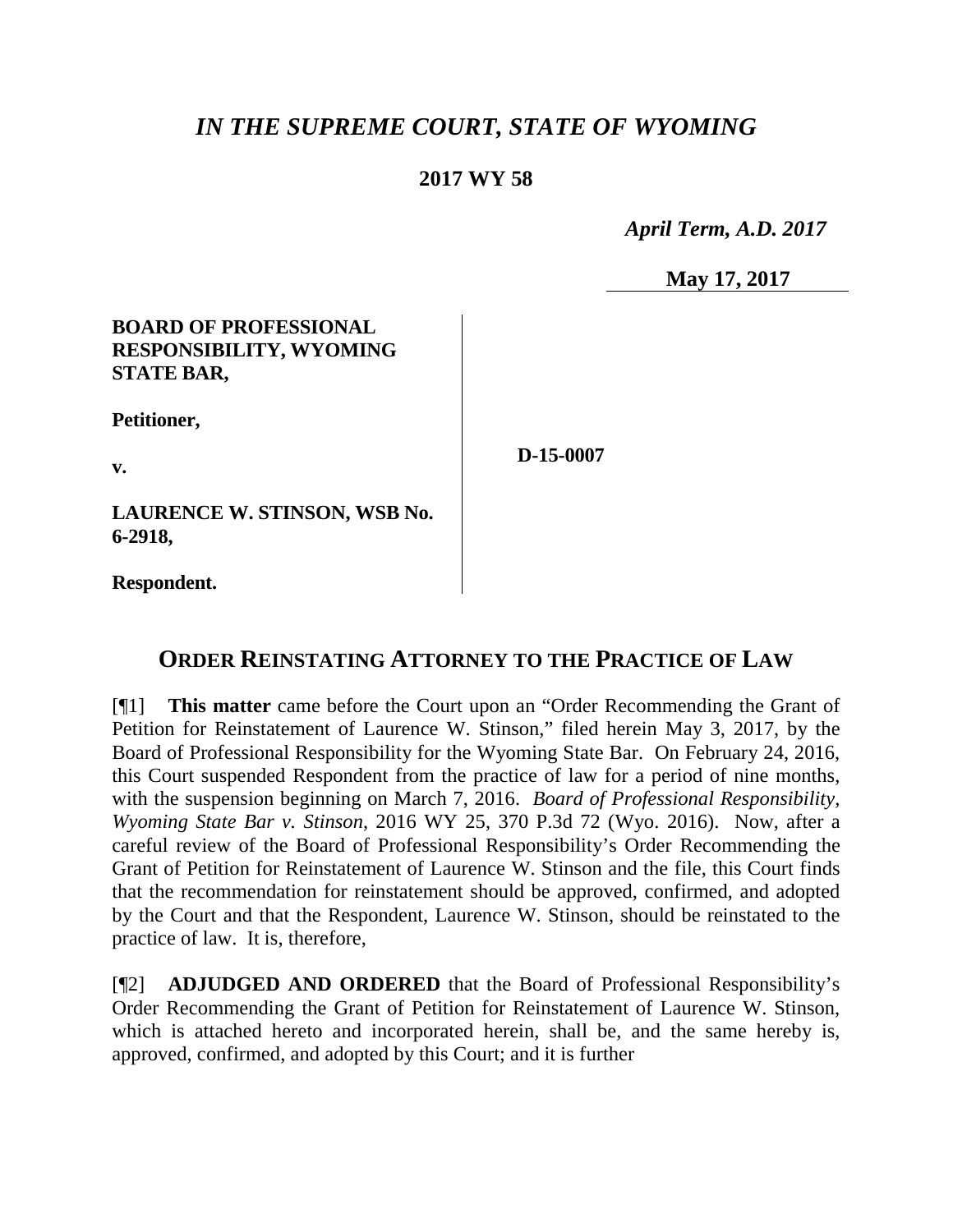[¶3] **ADJUDGED AND ORDERED** that the Respondent, Laurence W. Stinson, be, and hereby is, reinstated to the practice of law in Wyoming, effective immediately; and it is further

[¶4] **ORDERED** that this Order Reinstating Attorney to the Practice of Law, along with the incorporated Order Recommending the Grant of Petition for Reinstatement of Laurence W. Stinson, shall be published in the Wyoming Reporter and the Pacific Reporter; and it is further

[¶5] **ORDERED** that the Clerk of this Court shall docket this Order Reinstating Attorney to the Practice of Law, along with the incorporated Order Recommending the Grant of Petition for Reinstatement of Laurence W. Stinson, as a matter coming regularly before this Court as a public record; and it is further

[¶6] **ORDERED** that the Clerk of this Court transmit a copy of this Order Reinstating Attorney to the Practice of Law to the members of the Board of Professional Responsibility and to the clerks of the appropriate courts of the State of Wyoming.

[ $\textsf{N}$ 7] **DATED** this 17<sup>th</sup> day of May, 2017.

### **BY THE COURT: \*†**

/s/

### **E. JAMES BURKE Chief Justice**

**\***Justice Davis took no part in the consideration of this matter.

**†** Justice Kautz would have denied reinstatement.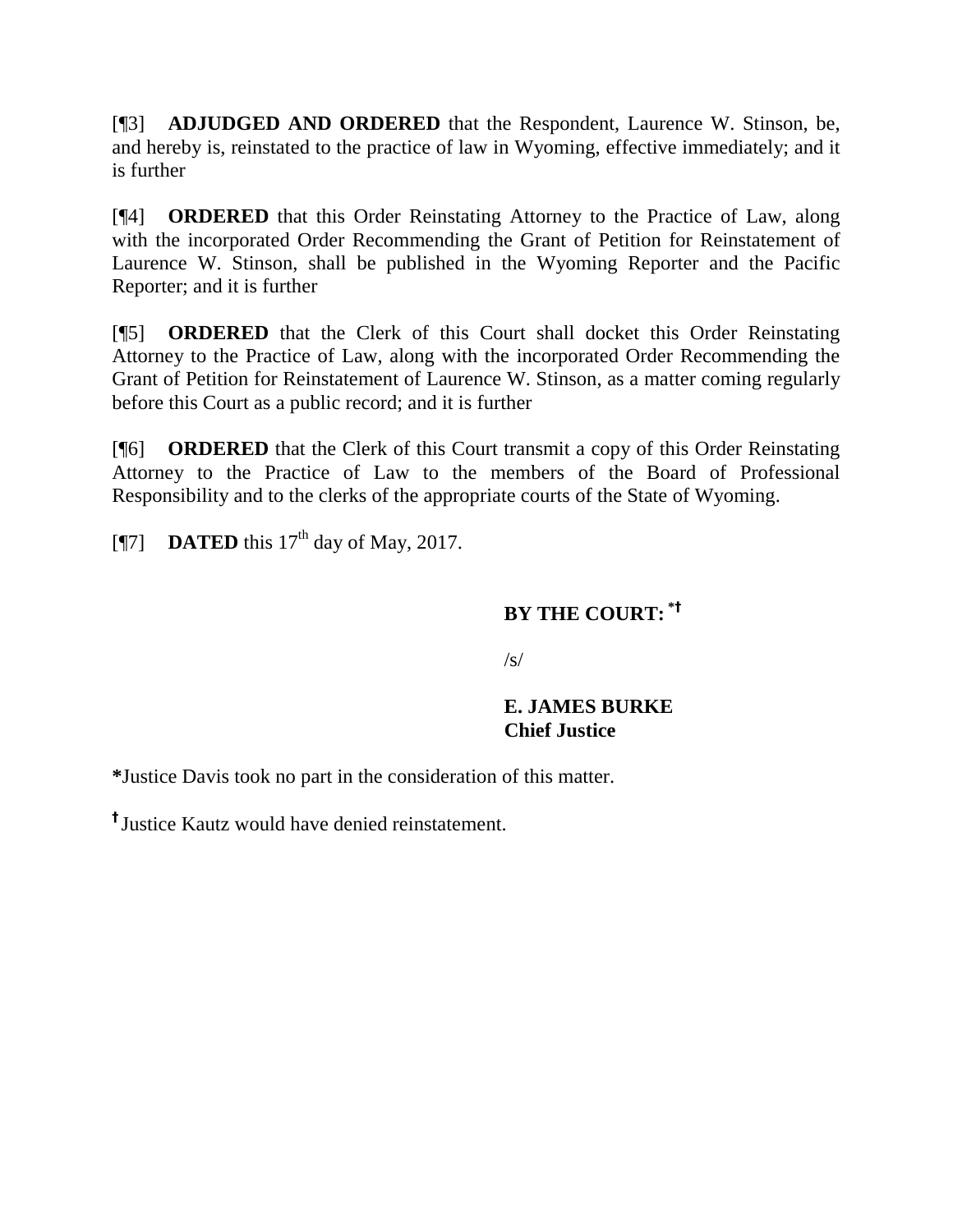#### BEFORE THE SUPREME COURT

#### STATE OF WYOMING

 $\mathcal{L}$ 

In the matter of the petition ) for reinstatement of LAURENCE W. STINSON, (1) WSB Attorney No. 6-2918 )

WSB No. 2014-102

FILED MAY 0 3 2017

IN THE SUPREME COURT STATE OF WYOMING

 $-1.5 - 0$ 

PATRICIA BENNETT, CLERK auta rue by CHIEF DEPUTY

#### ORDER RECOMMENDING THE GRANT OF PETITION FOR REINSTATEMENT OF LAURENCE W. STINSON, WSB #6-2918

THIS MATTER having come before the Board of Professional Responsibility In the matter of the petition for reinstatement of Laurence W. Stinson, WSB # 6-2918, the hearing having been held April 18, 2017 in Cheyenne, Wyoming, and the Board being fully apprised in the premises, hereby makes the following findings:

1. A reinstatement proceeding was initiated by the filing of a Petition for Reinstatement. The nine month suspension of Laurence W. Stinson started March 7, 2016. A Petition for Reinstatement was timely served on October 27, 2016 and filed by the Clerk of the Board of Professional Responsibility on November 3, 2016. During the nine month suspension, Bar dues were kept current, and CLE remained current. Bar Counsel did not stipulate to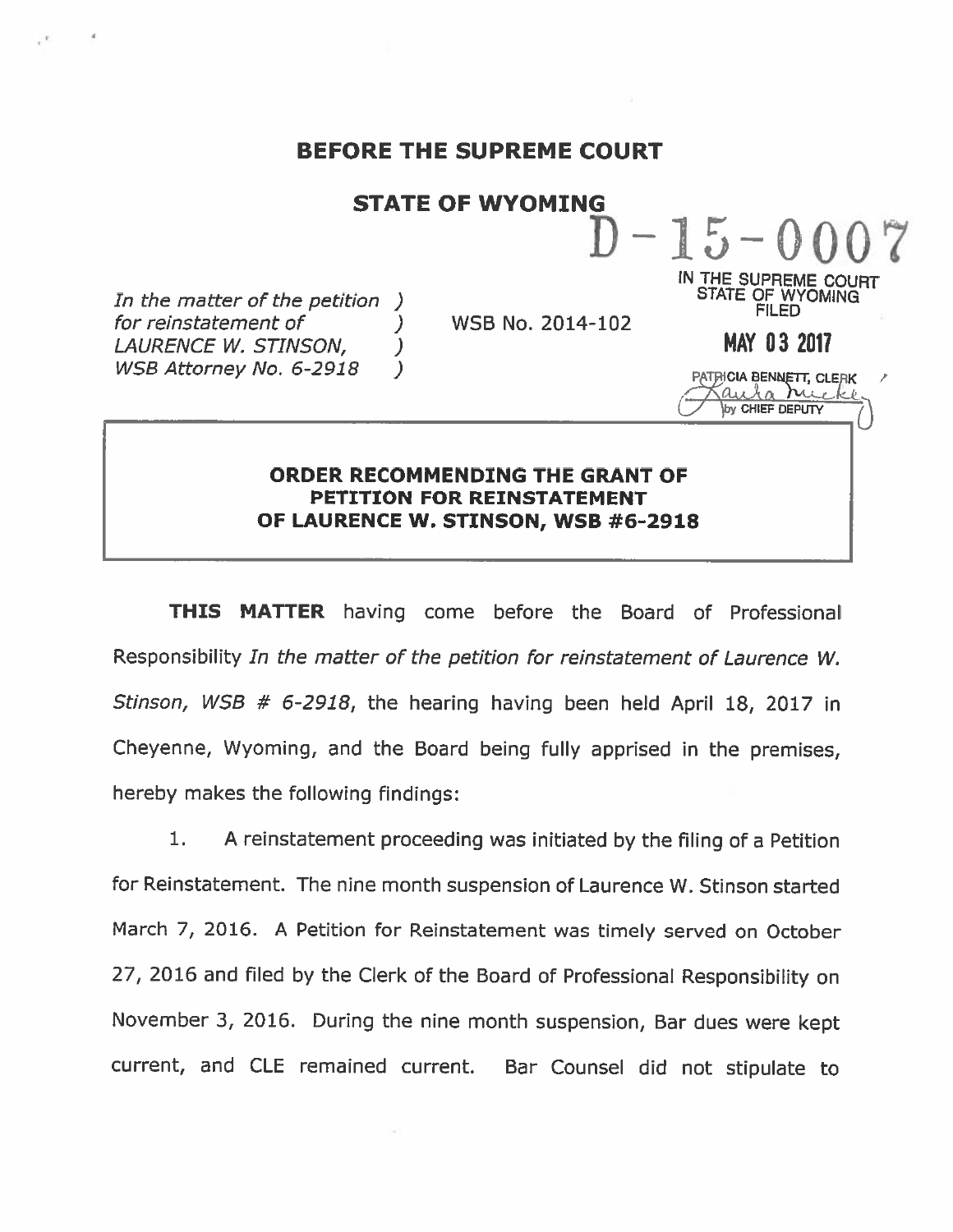reinstatement based on concerns of a continued internet presence and lack of rehabilitation.

2. The parties stipulated and agreed that the former Disciplinary Code of the Wyoming State Bar applies to Respondent's reinstatement proceedings as the Disciplinary Code was in effect at the time the formal charge in this matter was filed against Respondent in December, 2014. See, Board of Professional Responsibility v. Fulton, 370 P.3d 65 (Wyo. 2016); Reinstatement of Jones, 82 P.3d 1239 (Wyo. 2004).

3. Section 24(g) of the Disciplinary Code provides:

If Bar Counsel does not stipulate to reinstatement or if the BPR or Court does not approve a stipulation for reinstatement, a hearing shall be held by the BPR. At the hearing, the suspended or disbarred attorney shall have the burden of proving by clear and convincing evidence the following:

(i) The respondent has been rehabilitated;

(ii) The respondent has substantially complied with all requirements imposed by the Court;

(iii) The respondent has the character and fitness qualifications to practice law in this state as outlined in Section IV of the Wyoming Rules and Procedures Governing Admission to the Practice of Law;

(iv) The respondent is competent to practice law in this state;

(v) The respondent's resumption of the practice of law shall not be detrimental to the administration of justice and the public interest.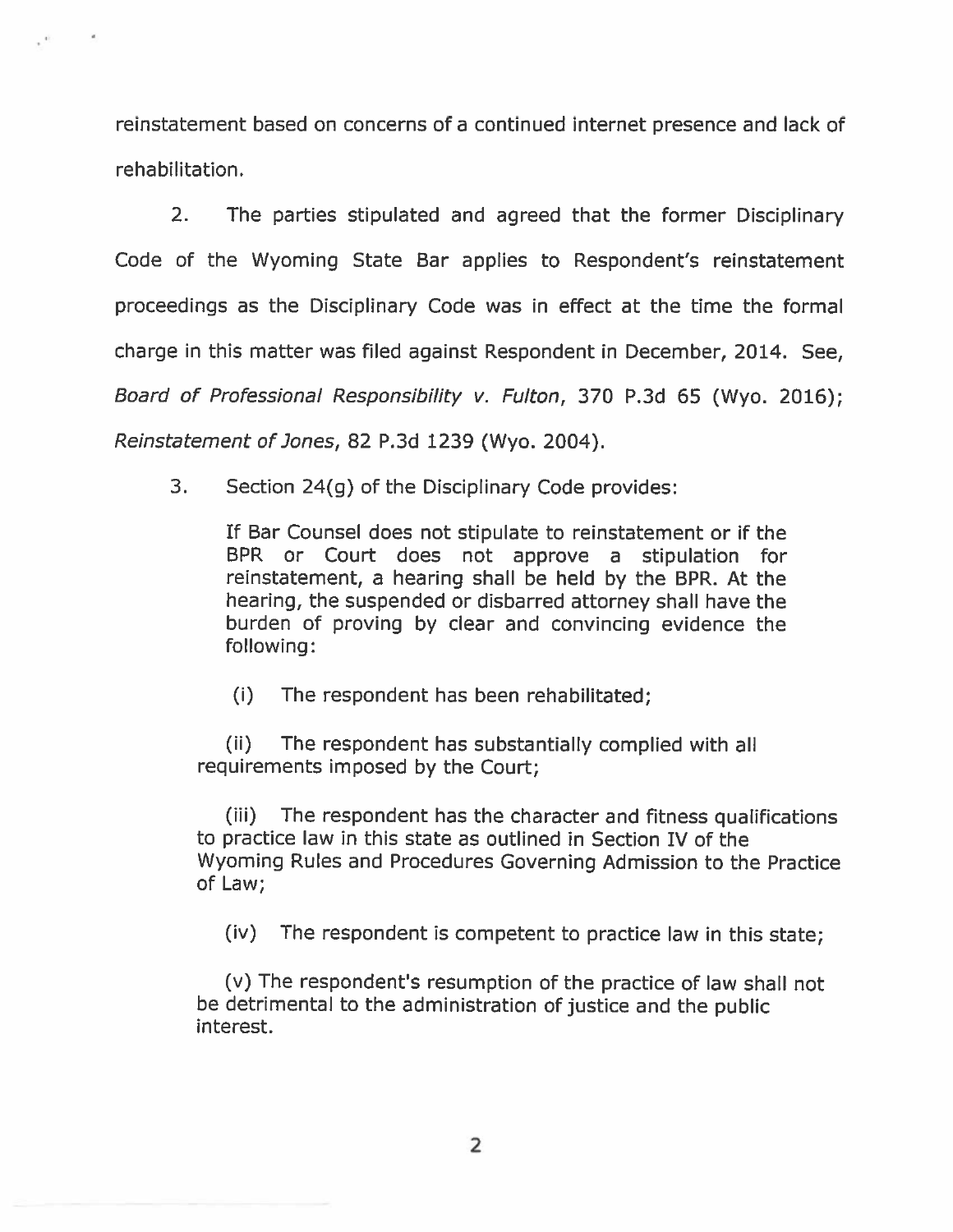4. Specific Character and Fitness Requirements. Section IV of the Wyoming Rules and Procedures Governing Admission to the Practice of Law (the "Admission Rules"), incorporated by reference in Section 24(g) of the Disciplinary Code, sets forth the character and fitness requirements for admission to the Wyoming State Bar. Rule 401 provides in relevant part:

Rule 401. Character and Fitness Requirements.

(a) Duties of Applicant. Every applicant must produce satisfactory evidence of good moral character and an adequate knowledge of the standards and ideals of the profession and that such person is otherwise fit to practice law within the State of Wyoming. The applicant shall have the burden of proving that the applicant is possessed of good moral character and is fit to practice law. \*\*\*

(b) Purposes of Character and Fitness Screening. The primary purposes of character and fitness screening before admission to the Bar are to assure the protection of the public and safeguard the justice system. The Committee shall not recommend an applicant be admitted to practice law if the Committee believes that such applicant would, if admitted to practice law in Wyoming, be unable or unwilling to act in accordance with the standards set forth in the Wyoming Rules of Professional Conduct, and to act fairly, honestly, reasonably and with unquestionable integrity in all matters in which he or she acts as an attorney at law.

(1) Good moral character includes but is not limited to a record of conduct manifesting the qualities of honesty, candor, trustworthiness, observance of fiduciary responsibilities, adherence to the law, and a respect for the rights of other persons and the judicial process.

(2) Fitness to practice law includes but is not limited to a record of conduct that establishes that the applicant meets the essential eligibility requirements for the practice of law. The essential eligibility requirements for the practice of law are:

(A) The ability to exercise good judgment and to conduct oneself with a high degree of honesty, integrity and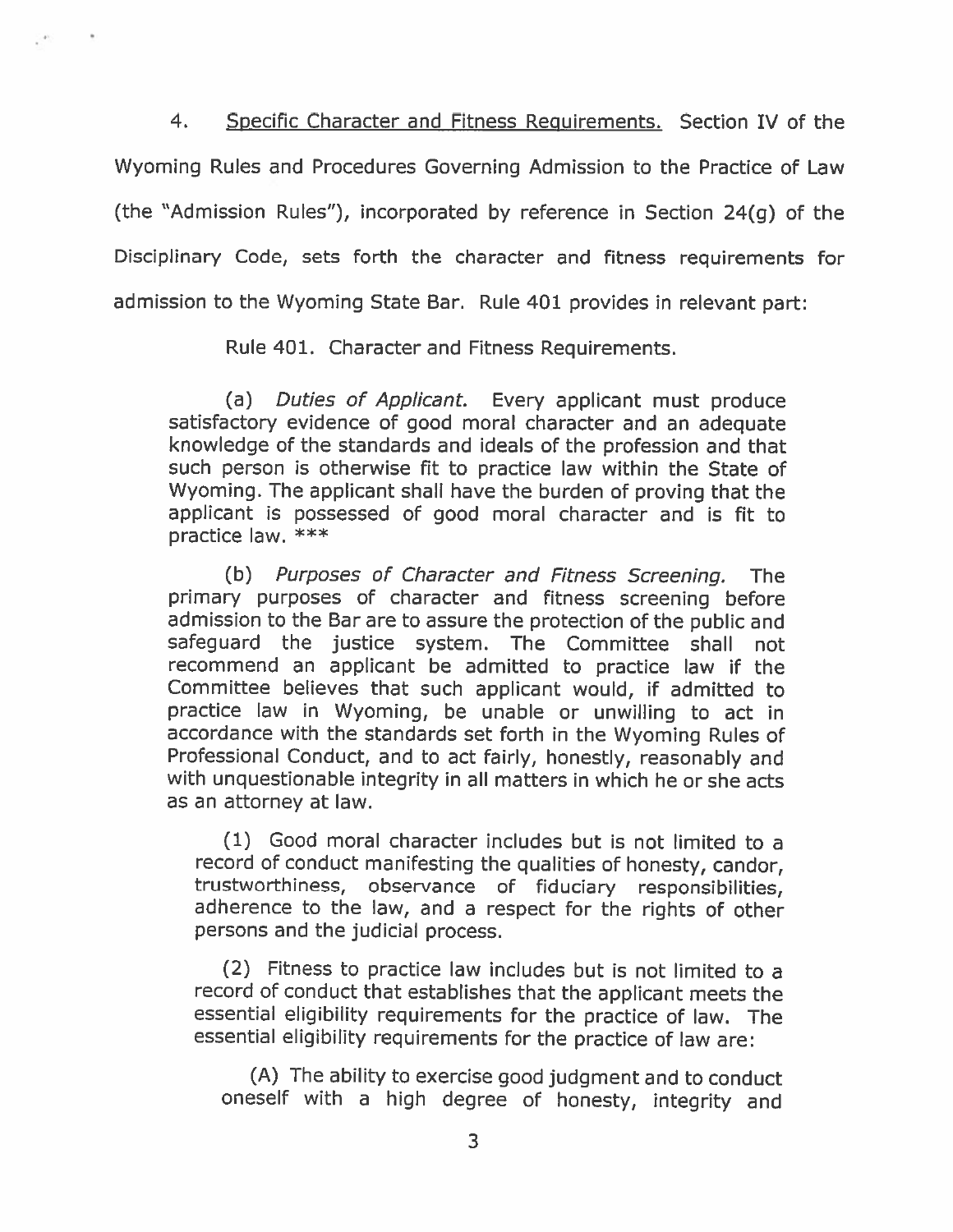trustworthiness in financiai dealings, legal obligations, professional relationships, and in one's professional business;

(B) The ability to conduct oneself in a manner that engenders respect for the law and adheres to the Wyoming Rules of Professional Conduct;

(C) The ability to diligently, reliably, and timely perform legal tasks and fulfill professional obligations to clients, attorneys, courts and others;

(D) The ability to competently undertake fundamental lawyering skills such as legal reasoning and analysis, recollection of complex factual information and integration of such information with complex legal theories, problem solving, and recognition and resolution of ethical dilemmas; and

(E) The ability to communicate comprehensibly with clients, attorneys, courts, and others.

(c) Factors Considered. The following factors shall be considered when determining an applicant's good moral character and fitness to practice law:

- (1) Unlawful conduct;
- (2) Academic misconduct;

(3) Making or procuring any false or misleading statement or omission of relevant information, including any false or misleading statement or omission on the application for admission to the Bar, or any amendment, or in any testimony or sworn statement submitted to the Board or the Committee;

(4) Misconduct in employment;

(5) Acts involving dishonesty, fraud, deceit or misrepresentation;

(6) Abuse of !egal process;

- (7) Neglect of financial responsibilities;
- (8) Neglect of professional obligations;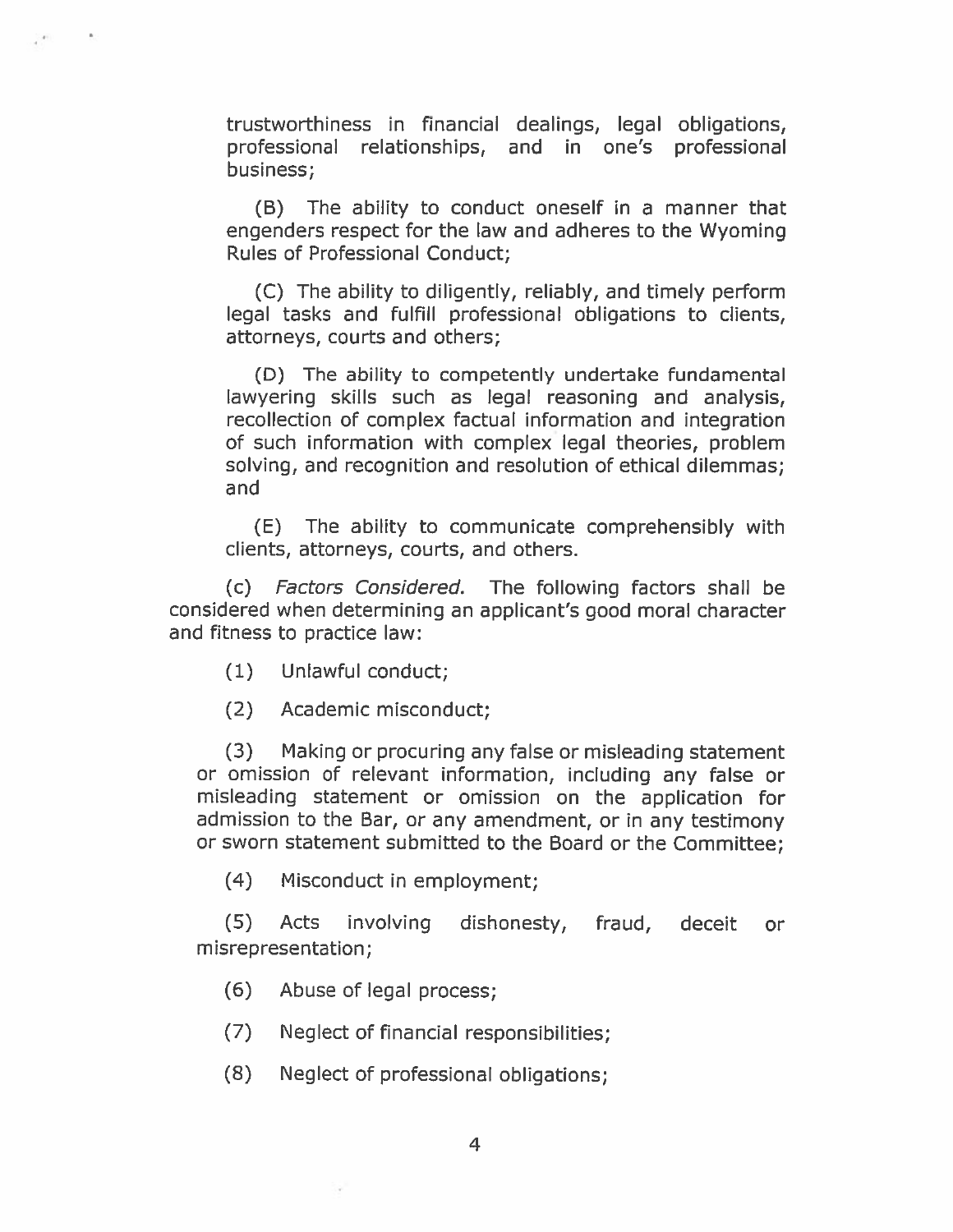(9) Violation of an order of a court;

(10) Conduct demonstrating an inability to meet one or more essential eligibility requirements for the practice of law;

(11) Conduct that physically threatens or harms another person;

(12) Denial of admission to the bar in this or another jurisdiction on character and fitness grounds;

(13) Disciplinary action by the lawyer disciplinary agency or other professional disciplinary agency of any jurisdiction; and

(14) Any other conduct which reflects adversely upon the good moral character or fitness of the applicant to practice law.

(d) Prior Conduct—Aggravating and Mitigating Factors. In making the determination on character and fitness of each applicant, the following factors should be considered in assigning weight and significance to prior conduct of the applicant:

(1) The applicant's age at the time of the conduct;

(2) The recency of the conduct;

(3) The reliability of the information concerning the conduct;

(4) The seriousness of the conduct;

(5) The factors or circumstances underlying the conduct;

(6) The cumulative effect of the conduct or information;

(7) The evidence of rehabilitation;

(8) The applicant's positive social contributions since the conduct;

(9) The applicant's candor in the admissions process;

(10) The materiality of any omissions or misrepresentations.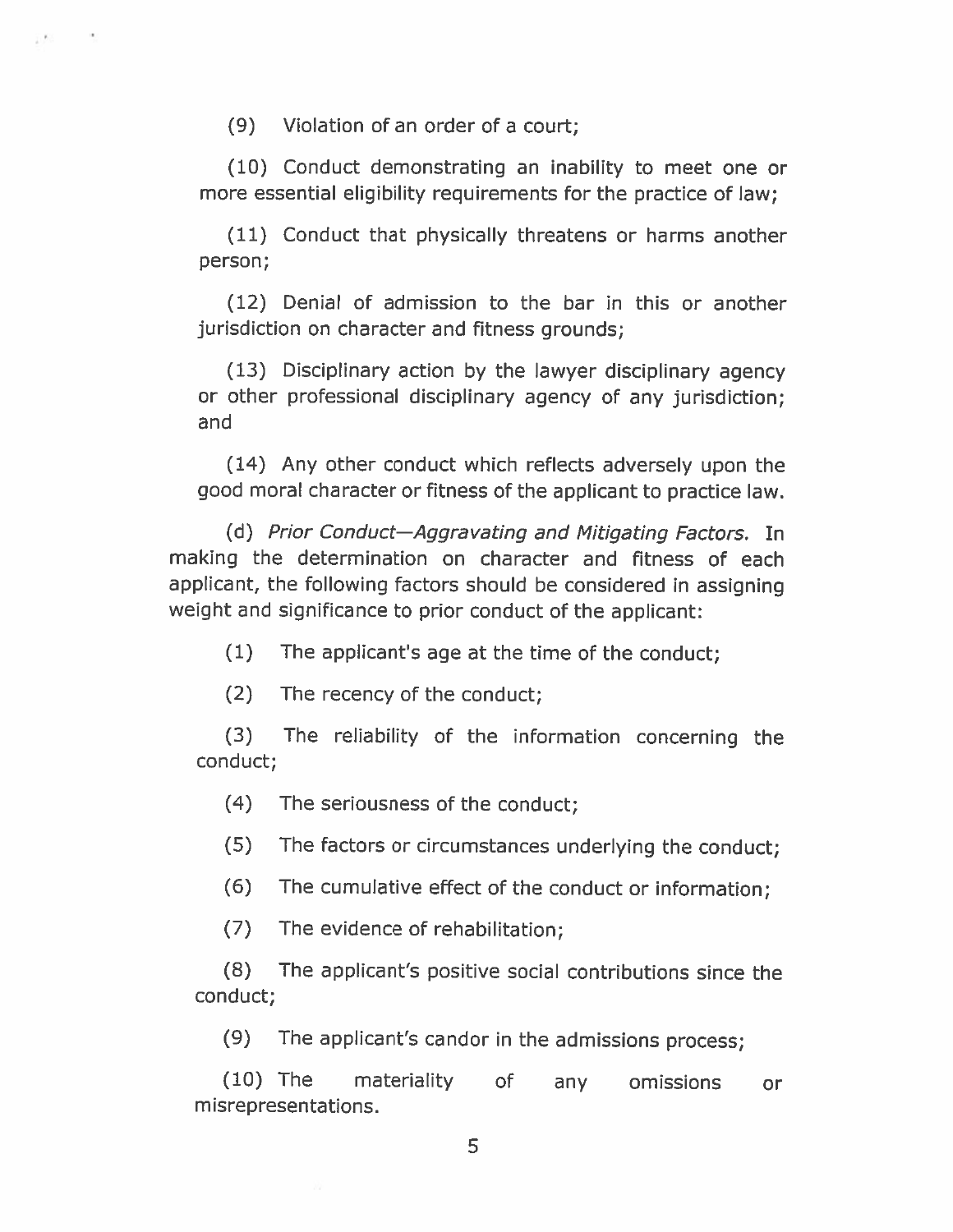(11) An applicant who affirmatively asserts rehabilitation from prior conduct must produce evidence of rehabilitation which may include, but is not limited to, the following:

(A) compliance with the specific conditions of any disciplinary, judicial, administrative, or other order, where applicable;

(B) good character and moral standing in the community;

(C) good reputation for professional ability, where applicable;

(D) lack of malice and ill feeling toward those who, by duty, were compelled to bring about the disciplinary, judicial, administrative, or other proceeding;

(E) personal assurances, supported by corroborating evidence, of a desire and intention to conduct one's self in an exemplary fashion in the future;

(F) restitution of funds or property, where applicable;

(G) positive action showing rehabilitation by occupation, community service or civic service; and

(H) any other evidence which reflects rehabilitation of the applicant.

5. Petitioner presented evidence that he had not practiced law during

the period of his suspension. While evidence was presented of a continued

internet presence, there was no evidence presented that such presence was intended or resulted in the practice of law by the Petitioner.

6. Petitioner further presented evidence of development and acceptance of the wrongful nature of his prior conduct and expressed remorse and contrition for such conduct. In response, the evidence of prior misconduct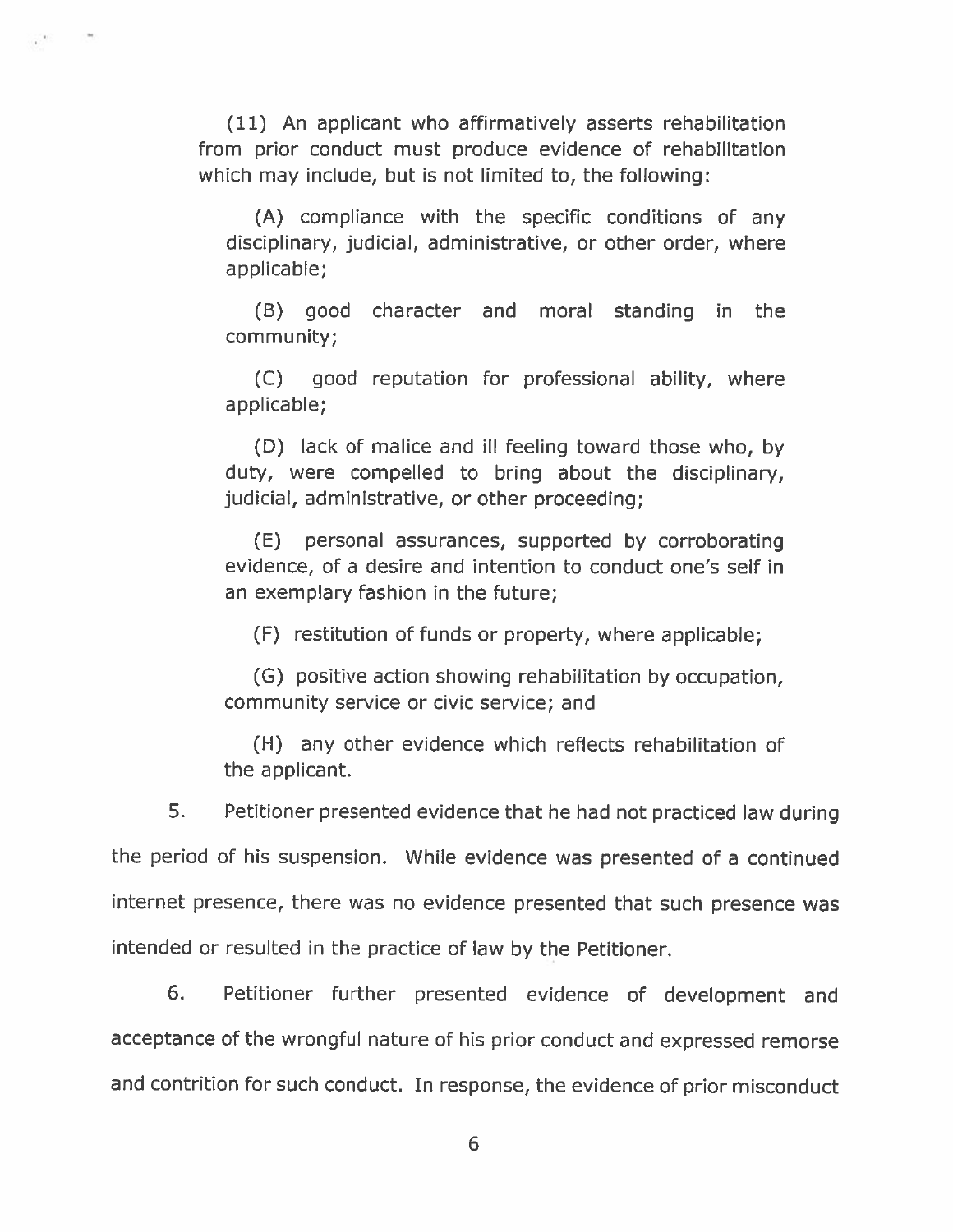was presented. The Board was persuaded by the Wyoming Supreme Court's

decision in the matter of the Petition for Reinstatement of Frank J. Jones, 82

P.3d 1239 at 1241:

While the Board is as concerned as Professor Burman about the nature of that conduct and its implications, Mr. Jones expressed, to some greater or lesser degree, contrition for such conduct; and the Board is not persuaded that delaying a reinstatement of Mr. Jones, awaiting the passage of more time, will serve any useful purpose.

Further, the Wyoming Supreme Court went onto state:

In attempting to make a determination as to whether the petitioner in this case has been rehabilitated, the Board was persuaded that a useful definition of "rehabilitation" is found in Avila v. The People of the State of Colorado, 53[sic] P.3d 230, 232 (Colo. PDJ 2002) quoted by petitioner in his Memorandum in Support of Petition for Reinstatement:

Rehabilitation for purposes of attorney reinstatement and readmission to the bar has been defined as "the reestablishment of the reputation of a person by his or her restoration to a useful and constructive place in society." [citation omitted]

Based upon this definition and the evidence before it, the Board concludes that Mr. Jones demonstrated his rehabilitation.

The Board also concludes that it is not required to find or conclude that there is, or must be demonstrated by petitioner, an absolute certainty or guarantee that the petitioner will never again engage in the kind of misconduct which led to his disbarment. It is impossible for the Board to reach such a conclusion. Further, such a burden places the bar too high and would doom every petition for reinstatement. For these propositions, the Board relies on The Matter of McKeon, 201 Mont. 515, 656 P.2d 179 (1982) also cited and quoted in petitioner's Memorandum in Support of Petition for Reinstatement. Rather, the Board concludes that it must attempt to discern, from the evidence